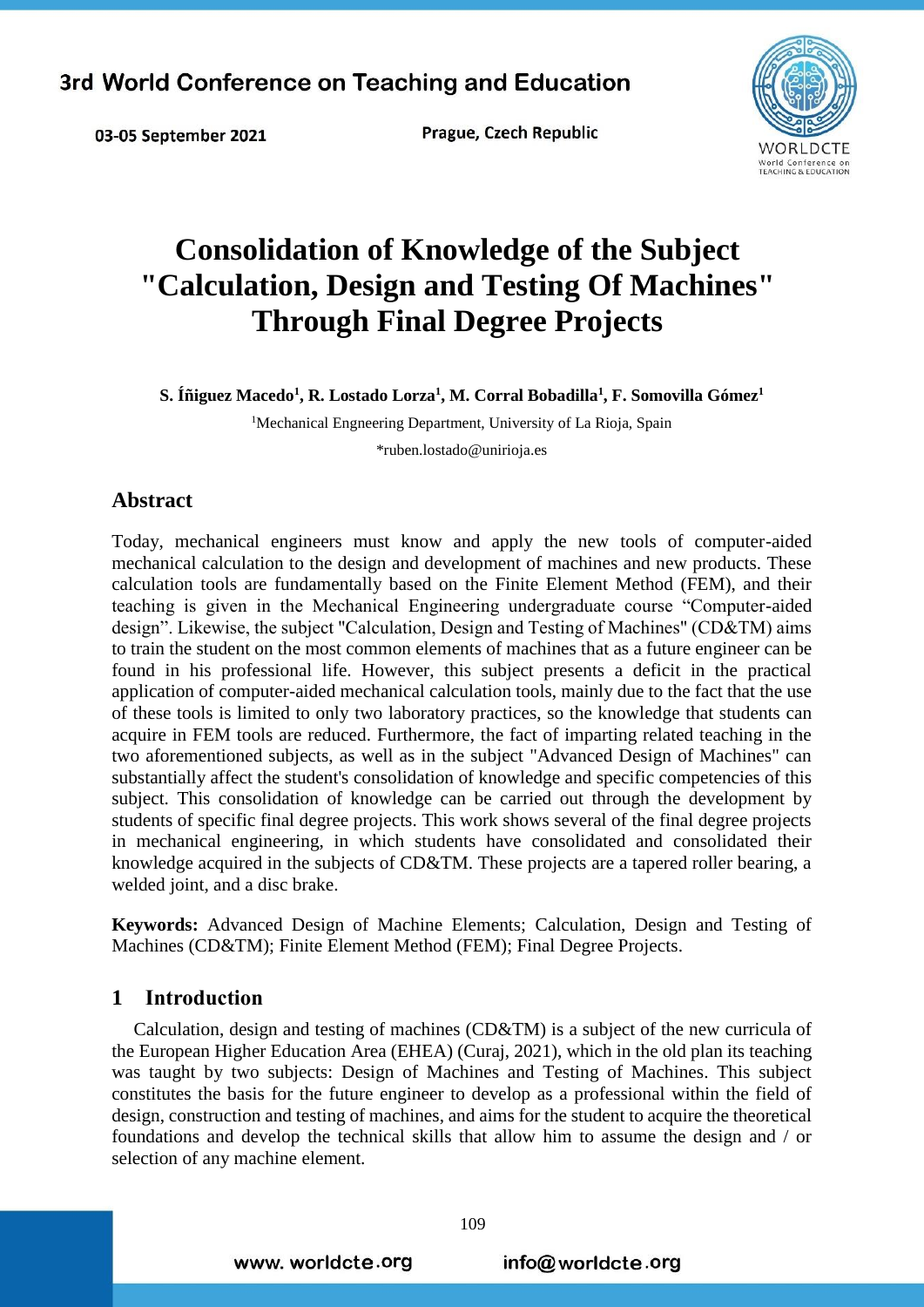03-05 September 2021

Prague, Czech Republic



CD&TM requires skills acquired in the subjects of resistance of materials, physics, mathematics, materials technology, mechanisms and above all, computer-aided design based on the Finite Element Method (FEM). In the first part of the course, the stresses are studied, both for static and variable load conditions, as well as the different failure criteria. In a second, more extensive part, different elements of commonly used machines are described and calculated: shafts, belts, gears, pulleys, brakes, welding, screws, etc. but there is no teaching given in computer design. With the final degree project, students acquire and reinforce the general competencies associated with the degree, and enable them to search, manage, organize and interpret relevant data in their area of study. Most of the times, this project or master's thesis consolidates much more the most essential aspects of certain subjects (Ull, 2009).

In this work, the design of various current mechanical components that students and future engineers can find in the subject CD&TM and in their future as professionals is shown. The mechanical components are a tapered roller bearing, a welded joint, and a disc brake.

## **2 Development of machine elements**

### **2.1 Design of a Tapered Roller Bearing (TRB)**

The importance of bearings in the design of machines leads to a search for quick and efficient calculation methods with which future engineers can estimate the behavior produced in them and understand the possible causes of failure (Shigley, 2003). Many of the failures that occur in the bearings are due to the wear that is generated in the raceways (Harris, 2007), so it is interesting to analyze the stresses that occur when the rollers contact the raceways. The main problem that exists in the analysis of TRB is that the calculation of contact pressures between two bodies presents great difficulty when one of them is not flat, since it is very difficult to predict the deformation that occurs when the elements come into contact each. In this case, the students developed a model based on the FEM to obtain the value of these contact stresses and to facilitate their design.

*Figure 1: (a) FE model of the bearing (b) Experimental validation of the bearing*

www. worldcte.org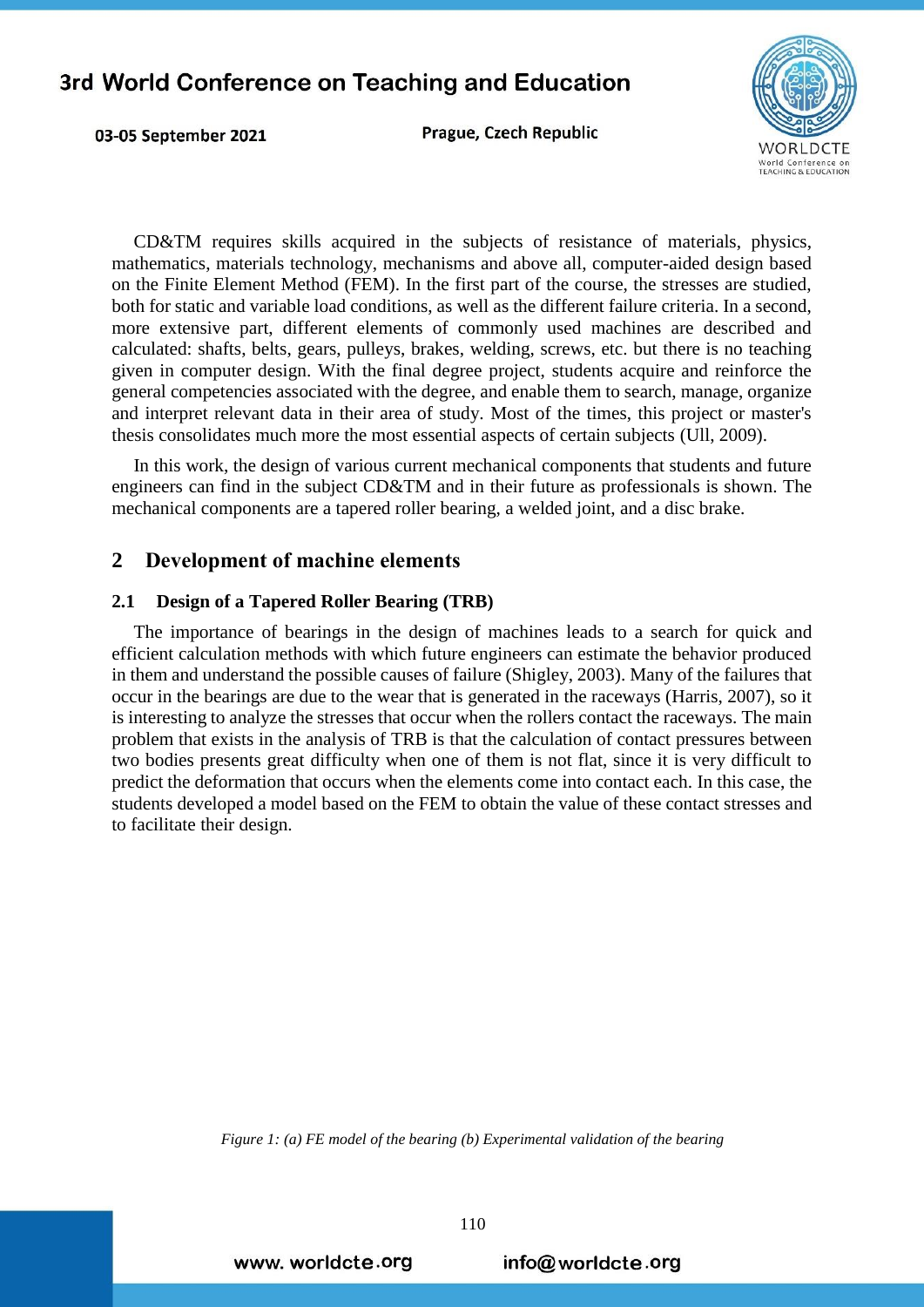

### 03-05 September 2021

Prague, Czech Republic



The finite element model constructed was experimentally validated in the laboratory. The results obtained were quite acceptable, especially considering that the mesh size of the model required a degree of fineness that the calculation computer itself was unable to provide.

### **2.2 Design of a welded joint**

At this point, another of the elements that are very present in machines is shown that the future engineer must know how to design and calculate. The study is focused on the prediction of the thermal behavior and at the level of deformations of a welded joint between steel plates (Reina, 1988). Through simulation with FEM, it is intended to fix the base to later recreate the process of joining by welding more complex parts. The data with which the behavior of the FE model is compared with reality are: the temperature distribution at a series of points on the joint surface during the welding process and the deformations produced after its completion due to the contraction of the metal of contribution, which will result in the lifting of the free sheet.

*Figure 2: (a) FE model of the welded joint (b) Experimental validation of the welded joint with a thermal imager*

www. worldcte.org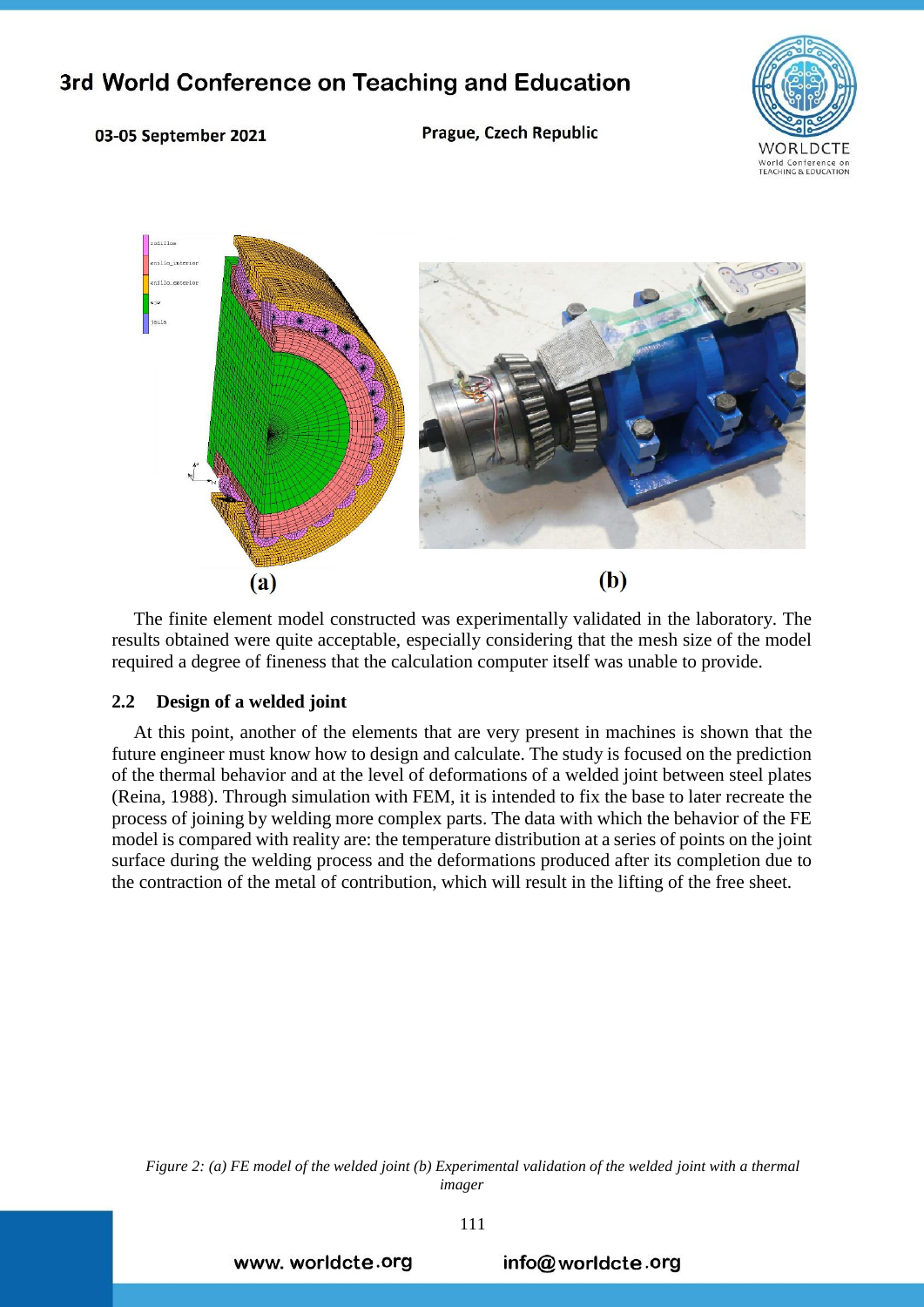VORLDCTE World Conference on<br>TEACHING & EDUCATION

#### 03-05 September 2021

Prague, Czech Republic



The precision that has been achieved at the level of temperatures and deformations of the proposed models can be improved, although the results obtained were very good. To improve the model, the student proposed to model the welded joint with a finer mesh, that is, with a smaller element size. However, the design of this welded joint and its experimental validation is much more than enough for the student to acquire the necessary knowledge for a future design of any welded joint using the FEM.

### **2.3 Design of a disc brake**

Since the beginning of the automotive industry, brakes have been the subject of study and research by engineers. Temperatures and stresses generated when stopping a vehicle had to be controlled and well known, so that the design of these devices makes them always work safely. The increase in temperature in the brakes is a phenomenon that is produced by the conversion of the kinetic energy of the vehicle into heat energy, affecting the load conditions on the brake itself (Muñoz, 1974). In this case, the students developed a model based on the MEF to obtain the value of the temperatures and stresses that appear when the brake operates. The experimental results were carried out on a test bench that transmitted a constant torque, obtaining results of temperatures with a thermographic camera, and of brake displacement with an inclinometer (Bhushan, 2000).

# **3 Skills acquired by students when completing their final degree projects**

The Final Degree Project involves the individual completion of a project, report or original study under the supervision of one or more directors, in which the training content received, capacities, competencies and abilities are integrated and developed acquired during the teaching period of the Degree of Mechanical Engineering. At this point, the Skills that students have acquired with the development of these final degree assignments or final master assignments are specified. Table 1 shows a summary with the skills acquired by the students.

*Table 1: [Skills](#page-4-0) acquired by students in the completion of the Final Degree Projects.*

| <b>Skills acquired</b>         | <b>Bearing</b> | Welded Joint   Disc Brake |  |
|--------------------------------|----------------|---------------------------|--|
| Specific skills of the subject |                |                           |  |

www. worldcte.org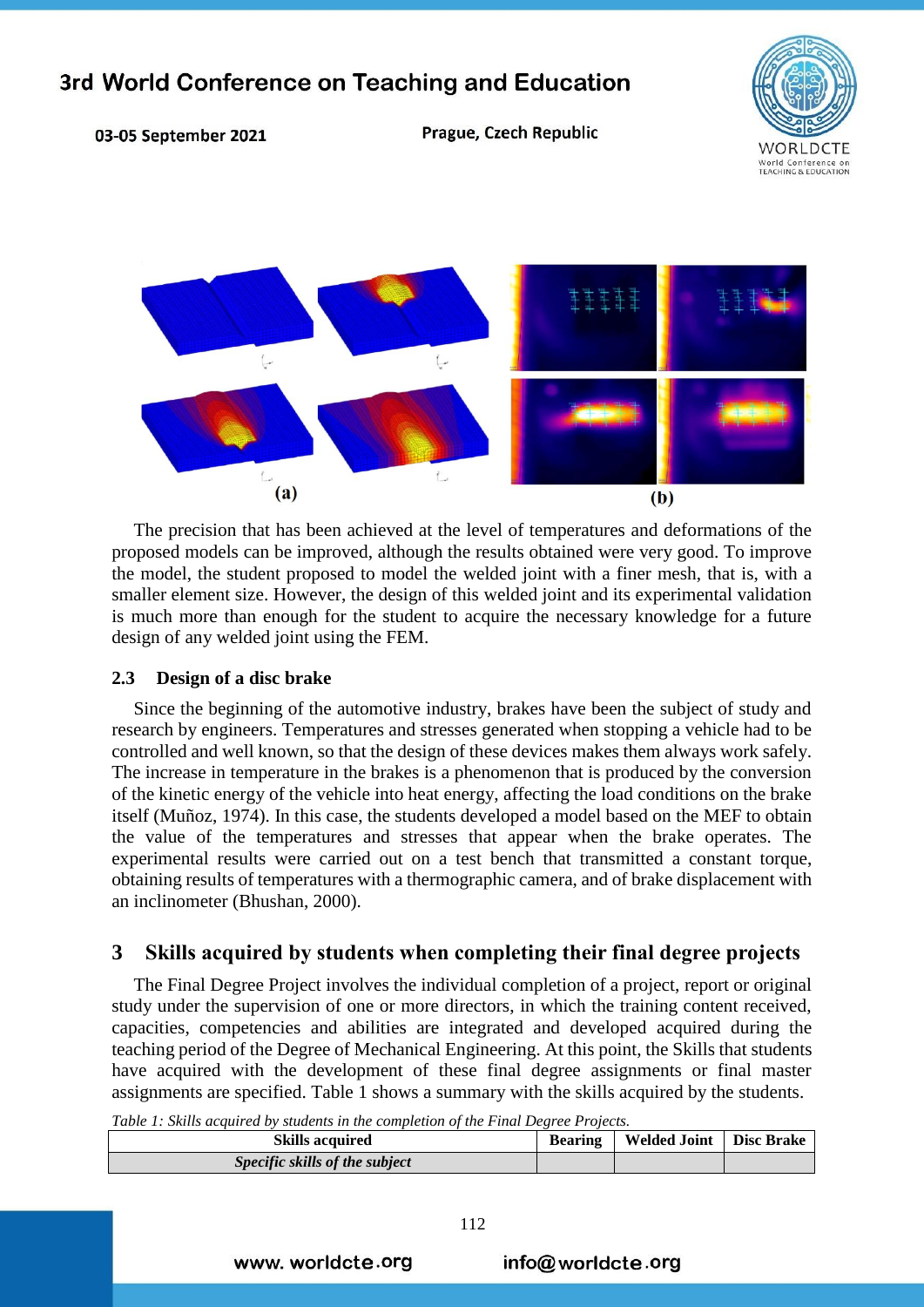#### 03-05 September 2021

<span id="page-4-0"></span>Prague, Czech Republic



| Knowledge and skills for the calculation, design and testing of<br>machines | $\mathbf{X}$   | $\mathbf{X}$   | X              |
|-----------------------------------------------------------------------------|----------------|----------------|----------------|
| Generic / transversal skills                                                |                |                |                |
| <b>Instrumental skills</b>                                                  |                |                |                |
| Capacity for analysis and synthesis                                         | X              | $\mathbf{X}$   | X              |
| Organizational and planning skills                                          | $\mathbf{X}$   | $\mathbf{X}$   | X              |
| Oral and written communication in your own language                         | X              | $\mathbf{X}$   | X              |
| Oral and written communication of a foreign language                        | $\mathbf{X}_1$ |                | $\mathbf{X}_1$ |
| Decision making                                                             |                |                |                |
| <b>Personal skills</b>                                                      |                |                |                |
| Ability to apply knowledge to practice                                      | X              | X              | X              |
| Ability to learn                                                            | X              | $\mathbf{X}$   | $\mathbf{X}$   |
| Adaptation to new situations                                                |                |                |                |
| Ability to generate new ideas (creativity)                                  |                | $\mathbf{X}_2$ | $\mathbf{X}_2$ |
| Leadership                                                                  |                |                |                |
| Knowledge of other cultures and customs                                     |                |                |                |
| Specific skills of the degree                                               |                |                |                |
| <b>Disciplinary Knowledge</b>                                               |                |                |                |
| Knowledge of basic subjects mathematics, physics, chemistry                 | X              | $\mathbf{X}$   | $\mathbf X$    |
| Knowledge in technological matters                                          | $\mathbf X$    | $\mathbf X$    | X              |
| <b>Professional skills</b>                                                  |                |                |                |
| Ability to draft, sign and develop projects                                 |                |                | $\mathbf{X}_3$ |
| Ability to handle specifications, regulations and standards                 | $\mathbf{X}$   | X              | X              |
| Ability to analyze and assess the social impact                             | $\mathbf{X}$   | $\mathbf{X}$   | $\mathbf{X}$   |

As a general rule, the Skills acquired by the students are in all cases very similar, except in a series of points that are detailed below, which correspond to the subscripts 1,2 and 3 of Table 1.

### **3.1 Oral and written communication in a foreign language (X1)**

In this case, the difference in the Skills acquired in oral and written communication in a foreign language between the 3 projects presented by the students has basically consisted in the presentation of these works in a series of international congresses. These congresses have been held in collaboration with professors from the department of mechanical engineering of the University of La Rioja and the Public University of Navarra.

The Tapered Roller Bearing project and the Disc Brake project, for example, were presented and defended in English at an international conference on mechanical engineering (Ramírez, 2013; Zurrón, 2013). Furthermore, another part of the brake project was presented in Spanish at an international congress on Project Engineering (Zurrón, 2012). However, the weld seam project was presented only in Spanish at an international congress on project engineering

www. worldcte.org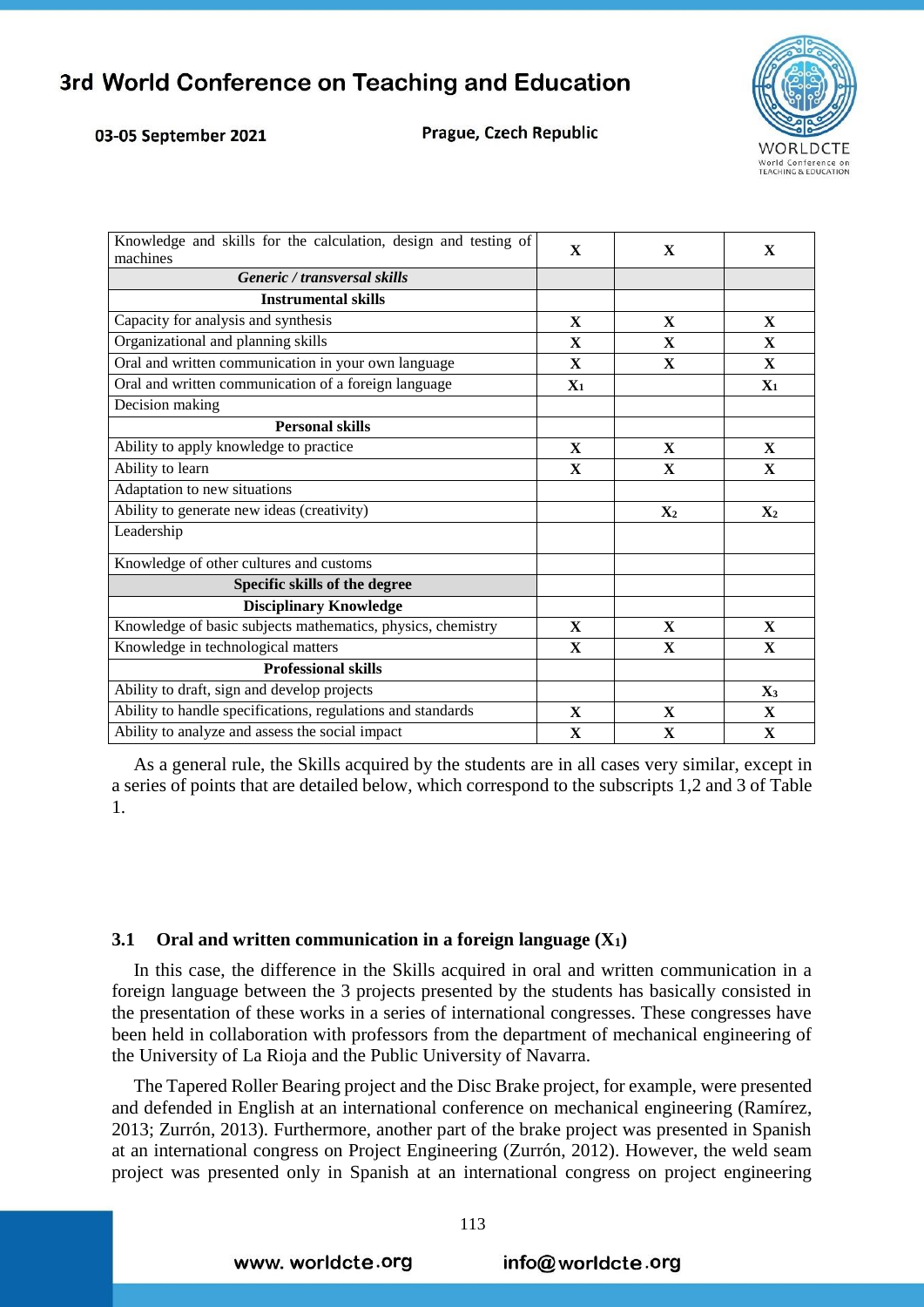Prague, Czech Republic



(Olarte, 2012). This means that the student must prepare a presentation in English and present it to a panel of experts, who question the student in English about the work done.

### **3.2 Ability to generate new ideas (X2)**

This Skill was widely developed, especially in the welding and brake projects, mainly due to the innovative effect of the solutions adopted by the students for the development of the FE models and their subsequent experimental validation. Thus, for example, the student who carried out the disc brake project (Zurrón, 2012) not only consisted of making an FE model of a commercial brake, but also made an improvement of this brake.

#### **3.3 Ability to draft, sign and develop projects (X3)**

This Skill was developed solely in the brake project, mainly due to the fact that in this project a considerable improvement was made in the original design of a commercial disc brake, which meant a reduction in weight and size (Zurrón, 2012). This new design represented a substantial improvement on the original brake, as well as an execution project for a possible manufacture of the prototype.

# **4 Conclusions**

03-05 September 2021

This work shows three final degree projects carried out by undergraduate students in mechanical engineering, which have served as a consolidation of the subject Calculation, Design and Testing of Machines" (CD&TM). In addition, these works were presented and defended in English by the students in international congresses before a panel of experts on the subject, which means they have acquired the Skill "Oral and written communication in a foreign language". As a drawback, it could be said that this learning method requires monitoring and special involvement on the part of teachers and students..

#### **Acknowledgment**

This work has been funded by the Department of Teaching, Planning and Educational Innovation of the University of La Rioja through the "Teaching Innovation Projects" of the 2020-2021 academic year.

### **References**

- Curaj, A., Scott, P., Vlasceanu, L., & Wilson, L. (Eds.). (2012). European higher education at the crossroads: between the Bologna process and national reforms. Springer Science & Business Media.
- Ull, M., Aznar Minguet, P., Martínez Agut, M., Palacios Gracia, B., & Piñero, A. (2009). Competencias para la sostenibilidad y currícula universitarios. Enseñanza de las Ciencias, (Extra), 2957-2960.
- Shigley, J. E., & Mischke, C. R. (1989). Mechanical Engineering Design, McGraw-Hill. Inc, Singapore.